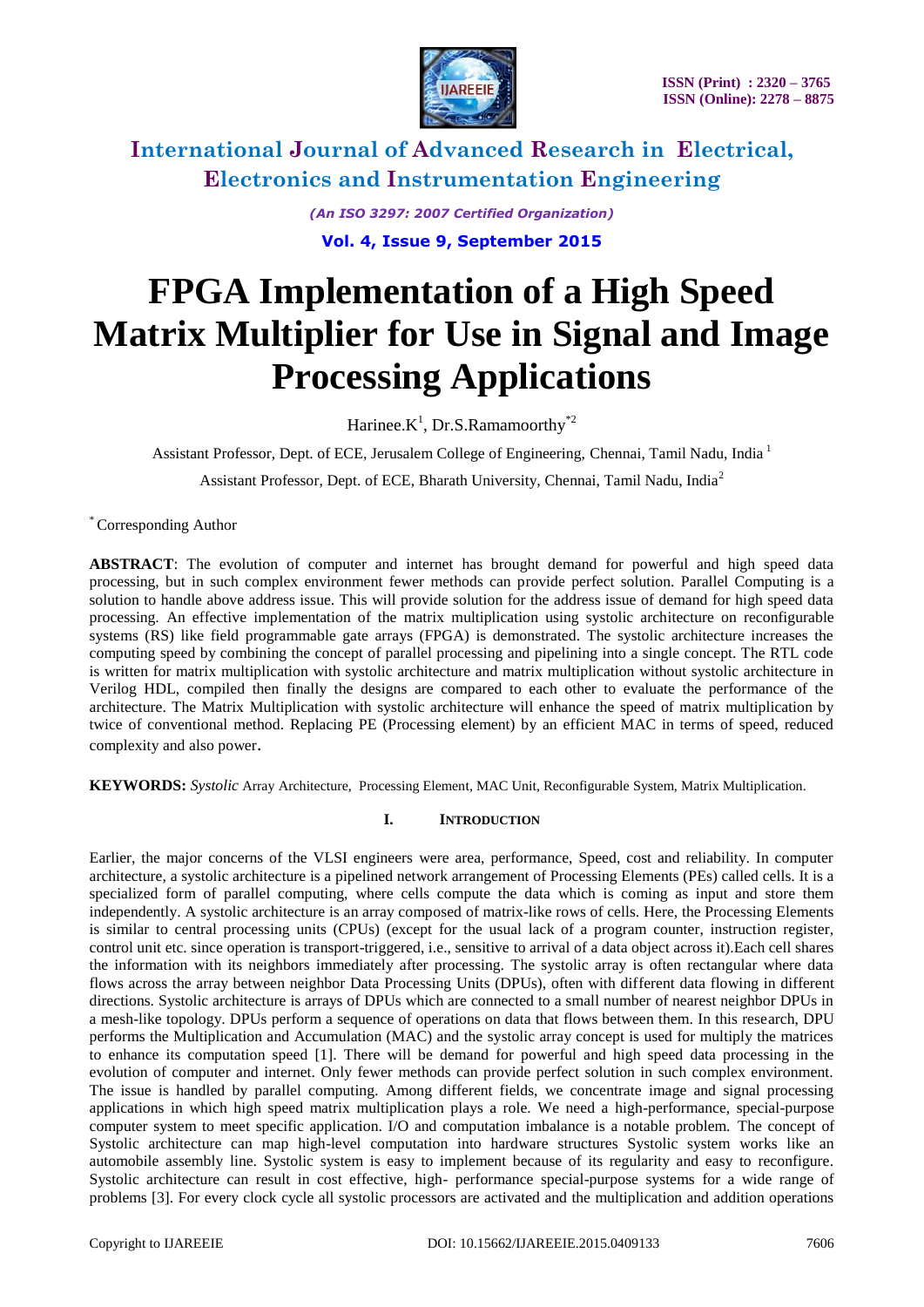

*(An ISO 3297: 2007 Certified Organization)*

### **Vol. 4, Issue 9, September 2015**

are performed on matrix elements. Partial results are accumulated in a register array. Once the pipeline is completely filled, results are available and they are fed to output registers in row wise manner [2].

A run-time reconfigurable multiply-accumulate (MAC) architecture can be easily reconfigured to trade bitwidth for array size (thus maximizing the utilization of available hardware); process signed-magnitude, unsigned or 2"s complement data; make use of part of its structure or adapt its structure based on the specified throughput requirements and the anticipated computational load [4]. The proposed architecture consists of a reconfigurable multiplier, a reconfigurable adder, an accumulation unit, and two units for data representation conversion and incoming and outgoing data stream transfer [14]. Reconfiguration can be done dynamically by using only a few control bits and the main component modules can operate independently from each other. We need a high-performance, special-purpose computer system to meet specific application. I/O and computation imbalance is a notable problem. The concept of Systolic architecture can map high-level computation into hardware structures. Systolic system works like an automobile assembly line [5]. Systolic system is easy to implement because of its regularity and easy to reconfigure. Systolic architecture can result in cost-effective, high-performance special-purpose systems for a wide range of problems.

#### **II. LITERATURE REVIEW**

#### *a) Basic principle of systolic architecture*

Systolic system consists of a set interconnected cells, each capable of performing some simple operation. Systolic approach can speed up a compute-bound computation in a relatively simple and inexpensive manner [12]. A systolic array in particular, is illustrated below. (We achieve higher computation throughput without increasing memory bandwidth).



Figure1. Basic principle of systolic architecture

#### *b) Systolic Array Architecture for Matrix Multiplication*

A systolic architecture is an arrangement of processors i.e. PEs in an array (AB2 Architecture in [6]) where data flows synchronously across the array between neighbors, usually with different data flowing in different directions. PE at each step takes input data from one or more neighbors (e.g. Left and Top), processes it and, in the next step, outputs results in the opposite direction (Right and Bottom) [8]. The Proposed two dimensional systolic Architecture is given in the Figure. The array architecture given above takes input data in parallel into first PEs in the array and processes the Multiplication and Accumulation on them and then outputs result to the next level PEs of array. Systolic arrays do not lost their speed due to their connection like any other parallelism [9]. Where, each cell (PE) is an independent Processor (CPU) and has its own registers and Arithmetic and Logic Units (ALUs) i.e. Multiplication and Accumulation unit. The cells share the information with their neighbors, after performing the necessary operations on the data. Systolic Array Architecture (SAA) for Matrix Multiplication is shown in the Figure 2. Where each cell takes inputs from left and top, multiplies them and accumulates in the local register which is inside the each PE. After N2 clock pulses the result would be stored in each PE. The proposed systolic array architecture needs N2 magnitude Multipliers, 2N magnitude Accumulators and 4N registers are needed to compute matrix multiplication where N is order of matrix.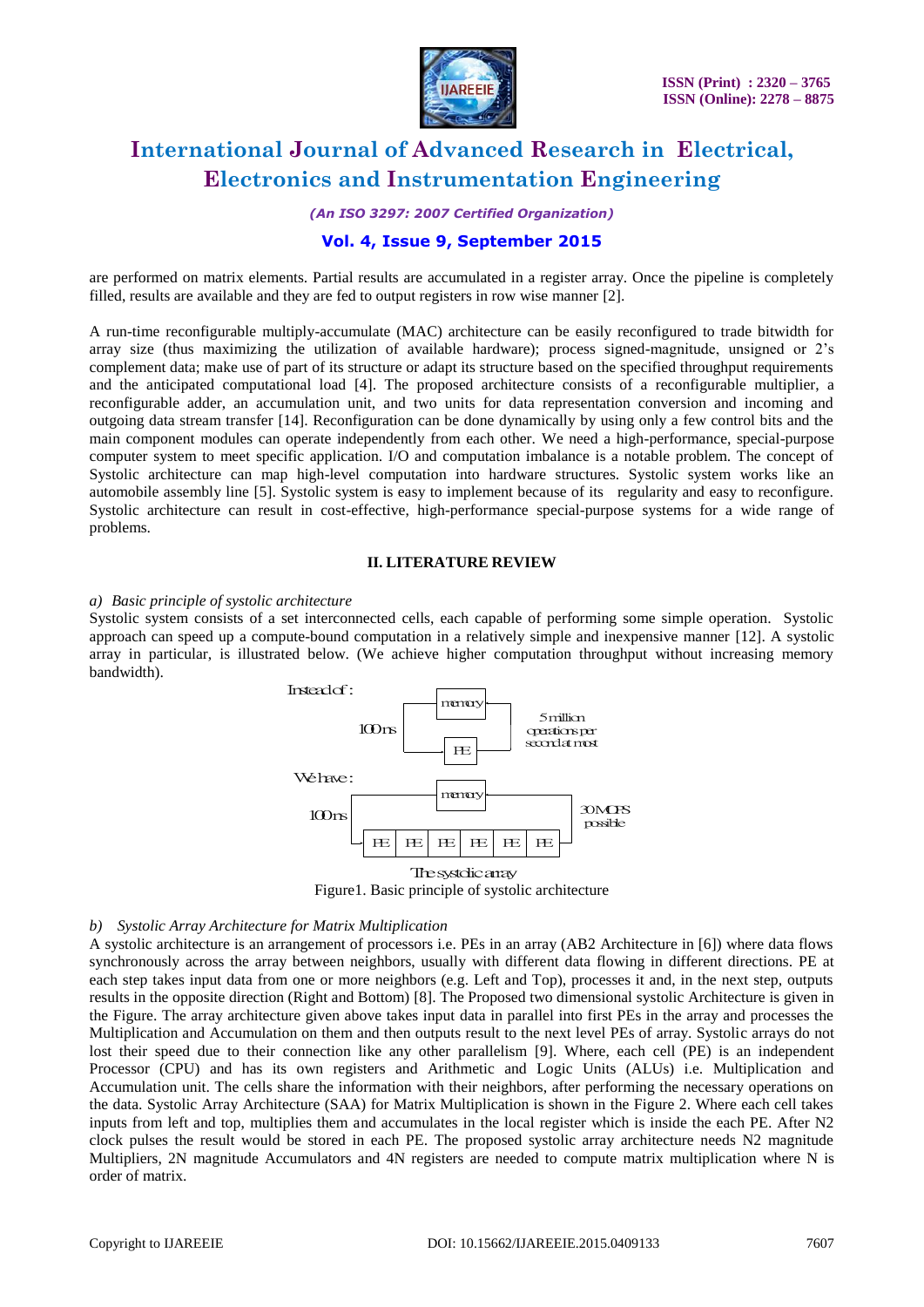

### *(An ISO 3297: 2007 Certified Organization)*

### **Vol. 4, Issue 9, September 2015**



Figure2. Systolic Architecture for Matrix Multiplication

### *c) Parallel Matrix Multiplication Algorithms*

The Singular Value Decomposition has been applied in a two dimensional adaptive FIR filtering technique. However, a two-dimensional adaptive algorithm based on a Singular Value Decomposition (SVD) method will be presented using systolic arrays that is applied in the area of image processing [11].The procedure may be implemented as a systolic array algorithm. The actual algorithm is to be combined out of partial linear algebra solutions presented above. Note that the array to perform singular value decomposition is almost identical to Eigen decomposition array. The simulation results show that the Wiener filtering principle can successfully be implemented in image restoration. Methods well known from the linear algebra theory that may be applied instead of classical methods based on Fourier transformation [10]. The effectiveness of the procedure may be improved using special updating techniques.

### *d) Reconfigurable MAC Unit*

The proposed architecture consists of a reconfigurable multiplier, a reconfigurable adder, an accumulation unit, and two units for data representation conversion and incoming and outgoing data stream transfer [15]. Reconfiguration can be done dynamically by using only a few control bits and the main component modules can operate independently from each other. The architecture is composed mainly of three parts: a reconfigurable multiplication unit, a reconfigurable addition unit and an accumulation unit. The first two components are properly combined into a reconfigurable MAC unit, but they can function totally independent from each other. This ability is dependent on two configuration bits. The processor that will be presented here can operate 2 64-bit items, or 8 32-bit items, or 32 16-bit items, or 128 8-bit items, or 512 4-bit items, with items in unsigned, or signed, or 2"s complement representation[13].In particular, the first two units include two similar logic modules, which manipulate the incoming operands, for multiplication and addition and the outgoing stream, i.e. the final result, and perform the data transfers from/to the bus. The ASU also includes a third module for internal data conversion [14]. Reconfiguration can be done dynamically using a few control bits. There are many possible combinations of the reconfiguration parameters, yielding a number of different modes of operation [16]. The architecture can be reconfigured with respect to the following parameters: i) the bit width of the operands, ii) the arithmetic system of computations (unsigned, sign-magnitude and 2"s complement) and iii) various throughput rates. The architecture of the reconfigurable Multiplication Accumulation Component (MAC) is shown in Figure 2.18. It consists of: i) the Interface Unit (IU), ii) the Arithmetic Selection Unit (ASU), iii) the Multiplication Unit (MU), iv) the Addition Unit (AU) , v) the Accumulation Unit (AcU) and vi) the Reconfiguration Logic (RL).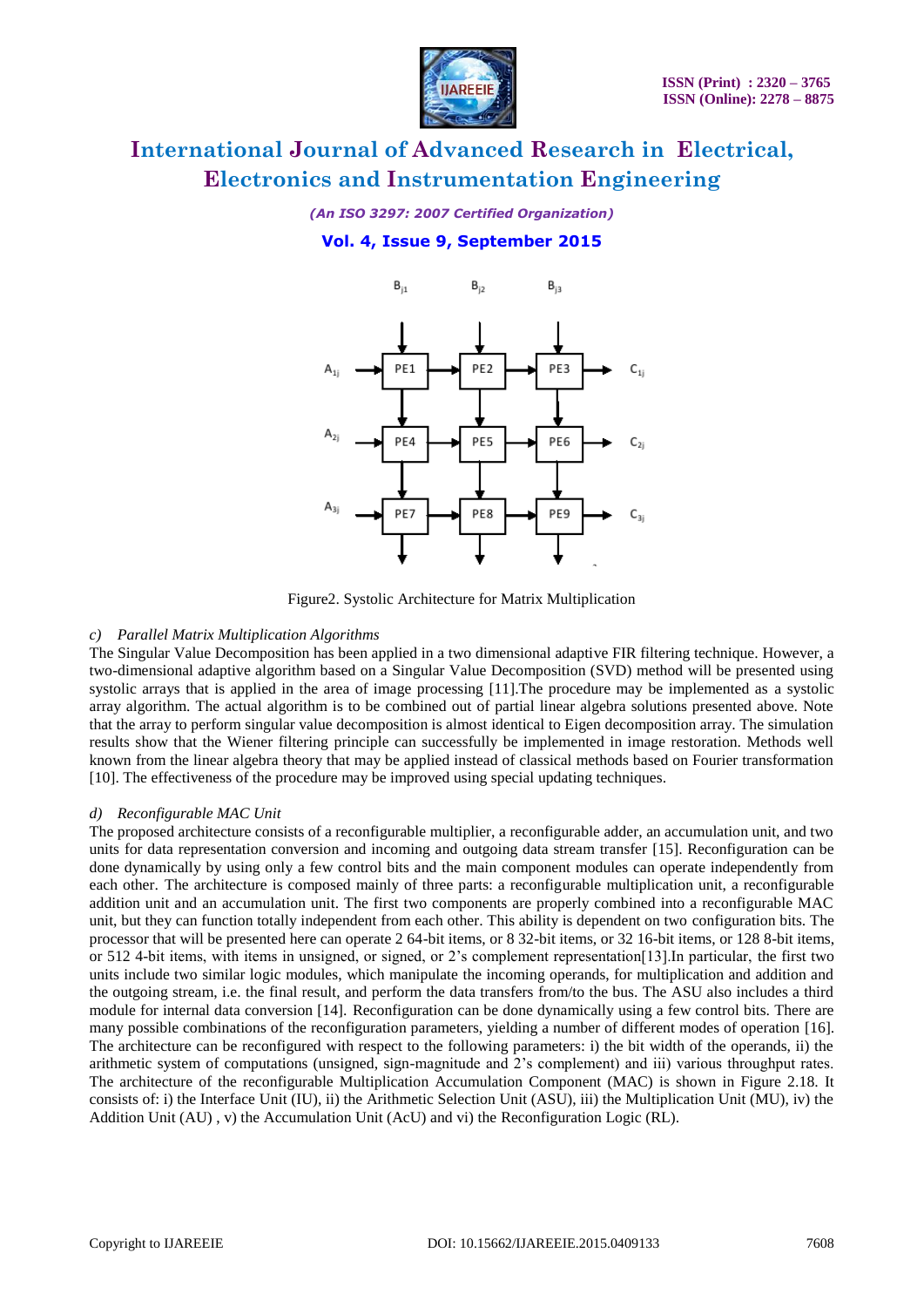

*(An ISO 3297: 2007 Certified Organization)*

### **Vol. 4, Issue 9, September 2015**

### **III. PROPOSED ARCHITECTURE**

The Parallel Matrix Multiplication [7] has many different identifications, but all with the similar implementation. That is, they immediately multiplex a pair of matrix elements in special. Parallel Matrix Multiplication on Systolic Array (PMMSA) uses this approach. In [5], PMMSA is characterized by processing data input in pipeline and comprised of regularly arrayed PE. Where neighbor PEs are connected with each other by shortest line and therefore mass data has no need to be stored before processing. Decrease of distance between the PEs in an array greatly reduces the internal communication delay and improves the utility of processing units [17]. It also removes time consumption for controlling the establishment of data stream. In, this research, the PE is replaced with Multiplication and Accumulation (MAC) to enhance the speed and reduce the complexity of Systolic Architecture. The algorithm for the matrix multiplication of order N×N is shown bellow.

- 1. For I = 1 to N  $\rightarrow$  Start of for loop 1
- 2. For  $J = 1$  to  $N \rightarrow$  Start of for loop 2
- 3. For  $K = 1$  to  $N \rightarrow$  Start of for loop 3
- 4.  $C[I,J] = C[I,J] + A[J,K] \times B[K,J]$ Computation of Matrix Multiplication and it will be Implemented by using systolic array
- 5. End  $\rightarrow$  End of for loop1
- 6. End  $\rightarrow$  End of for loop2
- 7. End  $\rightarrow$  End of for loop3

The above algorithm can be implemented in two methods

- 1. Conventional method (without Pipeline and Parallel
- Processing)
- 2**.** Systolic Architecture (Pipeline and Parallel Processing)

In this paper, we aim to compute the equation (1) with a two dimensional systolic array.

 $C_{m \times n} = A_{m \times k} \times B_{m \times k}$  **----------** (1)

Where A, B and C are the matrices with order  $m \times k$ ,  $k \times n$  and  $m \times n$  respectively. Each PE of systolic array computes the multiplication of elements and accumulates to the corresponding element and then elements will be passed to neighbor PE in the systolic array [18]. First elements  $a_{i,j}$  in row i of matrix A are injected first into PE as pipeline with the sequence of  $a_{i,k}$  and the input time to the element of  $a_{i+1,j}$  is one time unit later than  $a_{i,j}$ . Similarly, elements  $b_{i,j}$  in column j of matrix B are injected first into PE as pipeline with the sequence of  $b_{k,i}$  and the input time to the element of the sequence of  $b_{k,j+1}$  is one time unit later than  $b_{k,j}$ . The architecture of PE in this approach is shown in figure 3 which performs the Multiplication and Accumulation on data



.Figure 3, PE of Systolic Architecture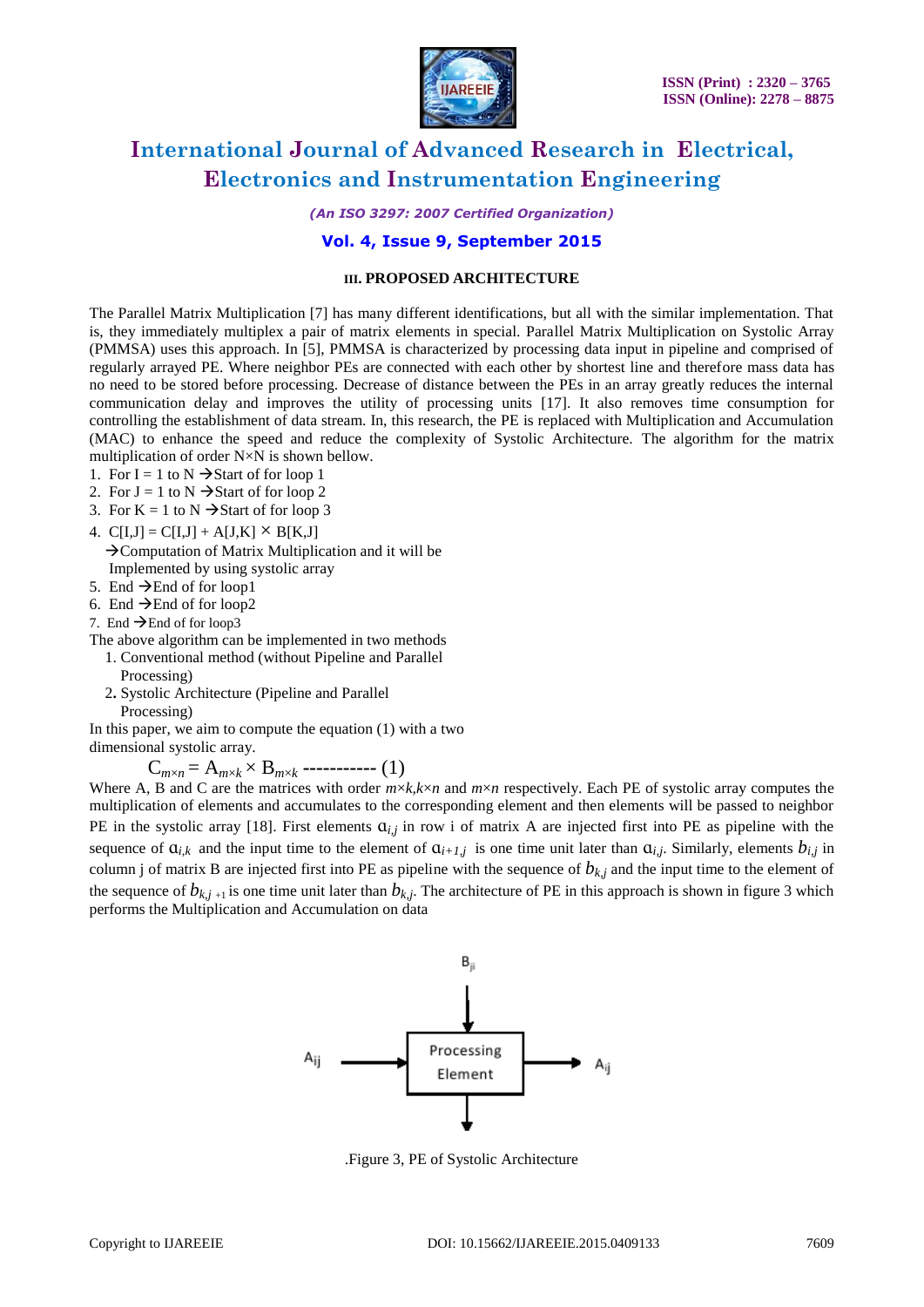

*(An ISO 3297: 2007 Certified Organization)*

### **Vol. 4, Issue 9, September 2015**

### **IV. RESULTS & DISCUSSION**

The implementation of Matrix Multiplication is done in both methods i.e. Conventional without pipeline and Conventional with pipeline, as described above, on FPGA. The RTL code is written in VHDL, verification of logic and simulation is done by ModelSim XE 6.4b [19]. The simulation results have given that, the conventional with pipeline implementation requires less number of clock cycles then Conventional method without pipeline and is shown in Figure given below. The simulation results in Figure given below.



Figure 4, Simulation output for Conventional method without pipeline (Two even matrixes (2x2))

| were - default important                    |             |                                                                |                                                  |                   |             |                        |                | $\log  \Theta $ |
|---------------------------------------------|-------------|----------------------------------------------------------------|--------------------------------------------------|-------------------|-------------|------------------------|----------------|-----------------|
| File Edit Cursor Zoom Format Window         |             |                                                                |                                                  |                   |             |                        |                |                 |
| #88   XBB   AX   ES   GGQQ   BI   BBB   K   |             |                                                                |                                                  |                   |             |                        |                |                 |
| <b>Door Brick</b><br>ind t/s<br>G.<br>ma bh | 00142790132 | 001412011050000200115000000<br><b>HARPHIDERE (\$10 BRE) IS</b> |                                                  |                   |             |                        |                |                 |
| /nat_fo/pod                                 |             |                                                                | <b>MARKET A PROTECTIVE OF A STATE OF A STATE</b> |                   |             |                        |                |                 |
|                                             |             |                                                                |                                                  |                   |             |                        |                | Ξ               |
|                                             | Drs         | त्रज्ञ                                                         | nia.<br><b>SECTION</b>                           | mm<br><b>TAYS</b> | <b>TEST</b> | 1600<br><b>TESTING</b> | mini 1<br>-220 | $-10$           |
| Ħ                                           | ज ज<br> 1   |                                                                |                                                  |                   |             |                        |                | зE              |
| 0 ns to 2495 ns                             |             |                                                                |                                                  |                   |             |                        |                |                 |
|                                             |             |                                                                |                                                  |                   |             |                        |                |                 |

Figure 5, Simulation output for Conventional method without pipeline (Two uneven matrixes (4x3) and (3x5))



Figure 6, Simulation output for Conventional method without pipeline (Two even matrixes (8x8))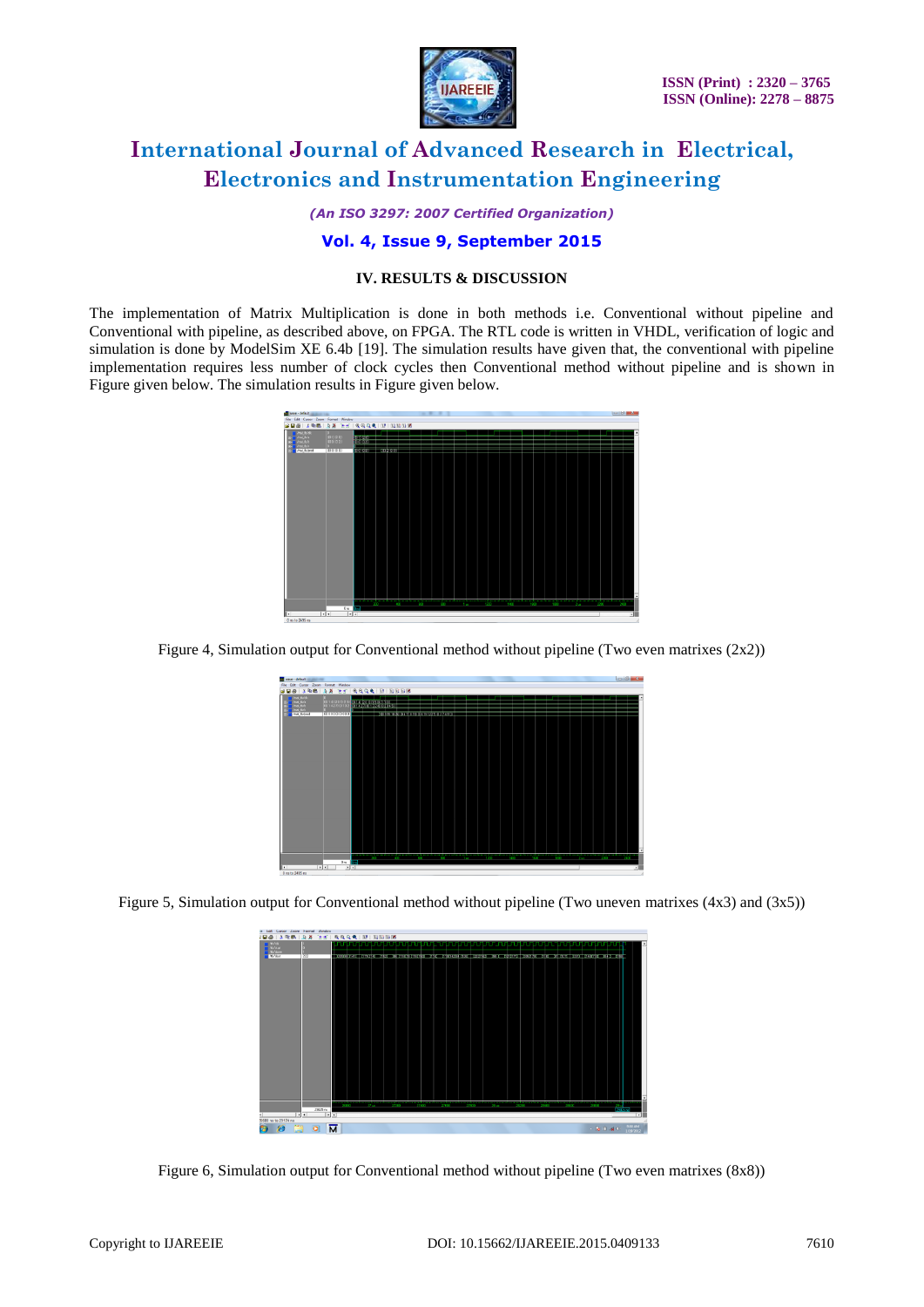

*(An ISO 3297: 2007 Certified Organization)* **Vol. 4, Issue 9, September 2015**



Figure 7, Simulation output for Conventional method with pipeline (Two even matrixs (8x8))

Exposes the parallel processing and pipelining by the conventional with and without pipeline and also the input and output matrices, next step will be trying to write RTL code in VHDL for systolic array and respectively where the matrix elements are of 4 bit each. After simulation, the design is passed for synthesis onto the platform XILINX ISE 9.2i to convert RTL logic into gate level netlist and also the schematic diagram is captured.

### **V. CONCLUSION**

The implementation of Matrix Multiplication is done in both methods i.e. Conventional and Systolic Architecture, The Systolic Array Architecture is designed for Matrix Multiplication and it is targeted to the Field Programmable Gate Array device. The parallel processing and pipelining is introduced into the systolic architecture to enhance the speed and reduce the complexity of the Matrix Multiplier for image and signal applications. To replacing the processing element of systolic architecture by efficient MAC (Multiplication and Accumulation) unit .The design is simulated, synthesized, and implemented on FPGA device.

### **REFERENCES**

- 1. Mahendra Vucha, Arvind Rajawat, "Design and FPGA Implementation of Systolic Array Architecture for Matrix Multiplication",( July 2011) International Journal of Computer Applications (0975 – 8887), Volume 26– No.3,
- 2. Anbuselvi S., Rebecca J., "A comparative study on the biodegradation of coir waste by three different species of Marine cyanobacteria", Journal of Applied Sciences Research, ISSN : 1815-932x, 5(12) (2009) pp.2369-2374.
- 3. H. T. Kung "Why systolic architectures?," (1982.) IEEE Computer, vol. 15, pp. 37. 4. I. N. Tselepis, M. P. Bekakos, I. Ž. Milovanović and E. I. Milovanović, (2007) 'FF
- 4. I. N. Tselepis, M. P. Bekakos, I. Ž. Milovanović and E. I. Milovanović, ( 2007) "FPGA Implementation of Optimal Planar Systolic Arrays for Orthogonal Matrix Multiplication"
- 5. Bharatwaj R.S., Vijaya K., Rajaram P., "A descriptive study of knowledge, attitude and practice with regard to voluntary blood donation among medical undergraduate students in Pondicherry, India", Journal of Clinical and Diagnostic Research, ISSN : 0973 - 709X, 6(S4) (2012) pp.602-604.
- 6. Syed M. Qasim, Ahmed A. Telba and Abdulhameed Y. AlMazroo,(2010) "FPGA Design and Implementation of Matrix Multiplier Architectures for Image and Signal Processing Applications" VOL.10 No.2
- 7. Raj M.S., Saravanan T., Srinivasan V., "A modified direct torque control of induction motor using space vector modulation technique", Middle - East Journal of Scientific Research, ISSN : 1990-9233, 20(11) (2014) pp.1572-1574
- 8. Sung Burn Pan, Seung Soo Chae and Rae-Hong Park,(1996.) "VLSI Architecture for Block Matching Algorithms using Systolic Array", IEEE Transactions on Circuits and Systems for Video Technology, Vol. 6, No. 1,
- 9. Kuan-i Lee,( 2007) "Algorith and VLSI architecture design for H.264/AVC Inter Frame Coding", A PhD Thesis at National Cheng Kung University, Tainan, Taiwan.
- 10. Rajasulochana P., Krishnamoorthy P., Dhamotharan R., "An Investigation on the evaluation of heavy metals in Kappaphycus alvarezii", Journal of Chemical and Pharmaceutical Research, ISSN : 0975 – 7384, 4(6) (2012) pp. 3224-3228.
- 11. Zoran M. Milicevic and Zoran S. Bojkovic ,( 2007)"Intra/inter algorithm for B frame processing in H.264/AVC encoder" Issue 1, Volume 1,
- 12. Ganapathi Hegde, Cyril Prasanna Raj P and P.R.Vaya, "Implementation of Systolic Array Architecture for Full Search Block Matching Algorithm on FPGA", (2009) European Journal of Scientific Research, Vol.33 No.4,